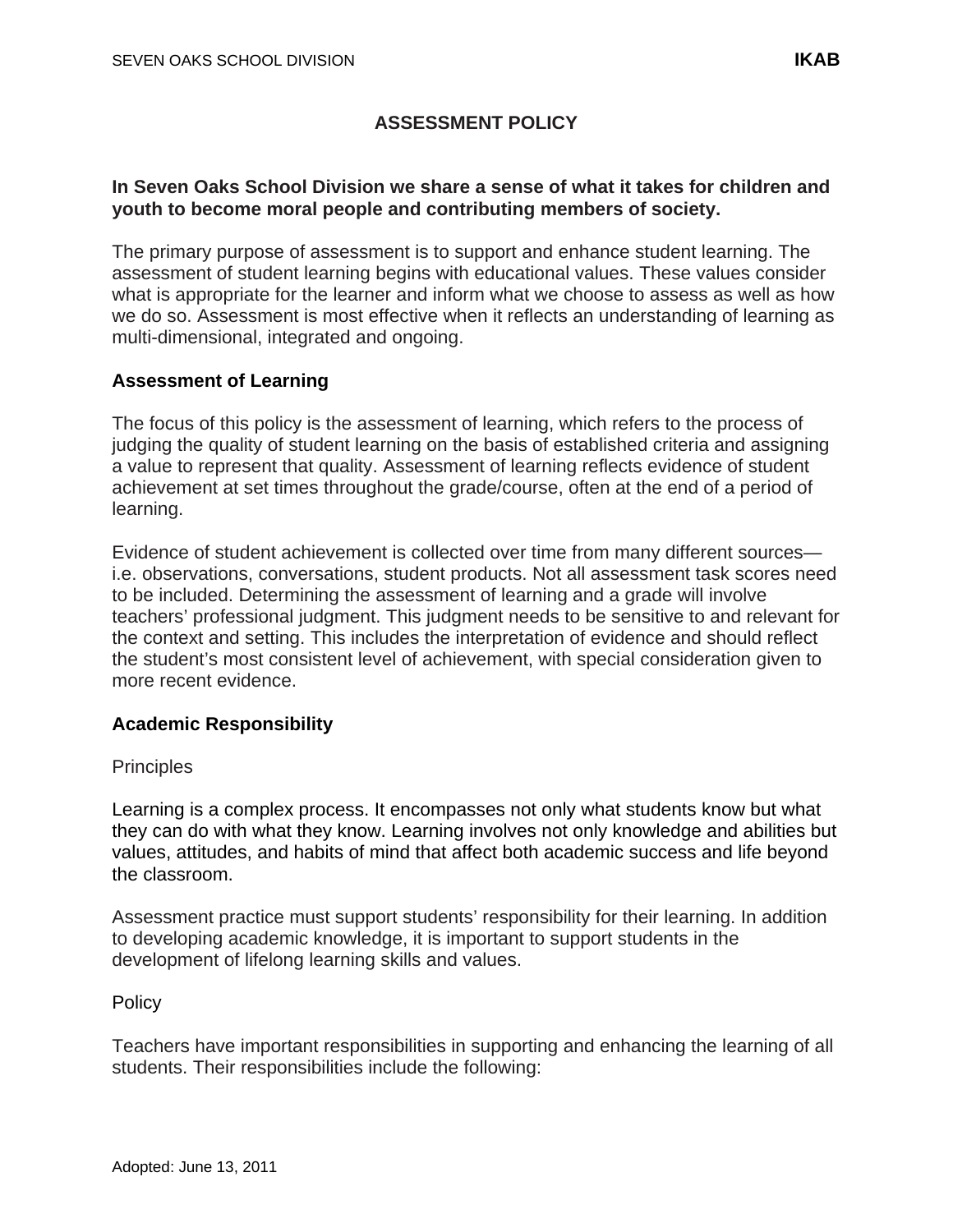- 1. **Establish and clearly communicate expectations regarding demonstrations of learning.** Demonstrations of learning may include a range of forms such as (but not limited to) discussions, exhibitions, projects, assignments, and tests. Assessment criteria and requirements should be discussed with students and are most effective when developed with them. Teachers communicate to students the intended learning outcomes, the nature of the products and performances, and the criteria for judging the evidence of learning.
- 2. **Set and communicate reasonable timelines for work and support students in meeting these timelines.** The timelines teachers set should provide adequate time for students to complete the work, while being mindful of other demands and of student strengths and challenges.

Teachers should use their professional judgment to establish reasonable expectations regarding timelines. They should also use their professional judgment to support and encourage all students to take responsibility for their work through the use of a variety of strategies to ensure students make progress. Teachers will use a range of strategies to ensure that expectations and timelines are clear and the necessary supports to meet these expectations are in place such as:

- Solicit and consider student input and collaborate with other staff to coordinate the timing of major assignments.
- Share assignment timelines and reminders through many means, including classroom newsletters, agendas, web pages, email, and course outlines.
- Assist students to manage time effectively by monitoring student progress at each stage of an assignment.
- Anticipate which students may require additional supports to complete assigned tasks, and monitor those students closely.
- Choose, when appropriate, to extend time for completing assignments.
- Contact parents to discuss strategies for supporting students in meeting responsibilities.
- 3. **If, after establishing and clearly communicating expectations, setting and communicating timelines and supporting student learning using the strategies provided above, student work is still late or missing, teachers may apply strategies based on their professional judgment such as:**
	- Confer with the student and, where appropriate, with the student's parents about the reasons for not completing the work, and consider the circumstances.
	- Develop and facilitate an agreement with the student to complete the work.
	- Provide appropriate support to students to address issues and barriers that may be preventing the student from completing the work.
	- Provide alternative assessment tasks that accommodate diverse learning needs.

Students are responsible for the timely completion of their work recognizing that there are consequences. In applying consequences to late or missing work, teachers will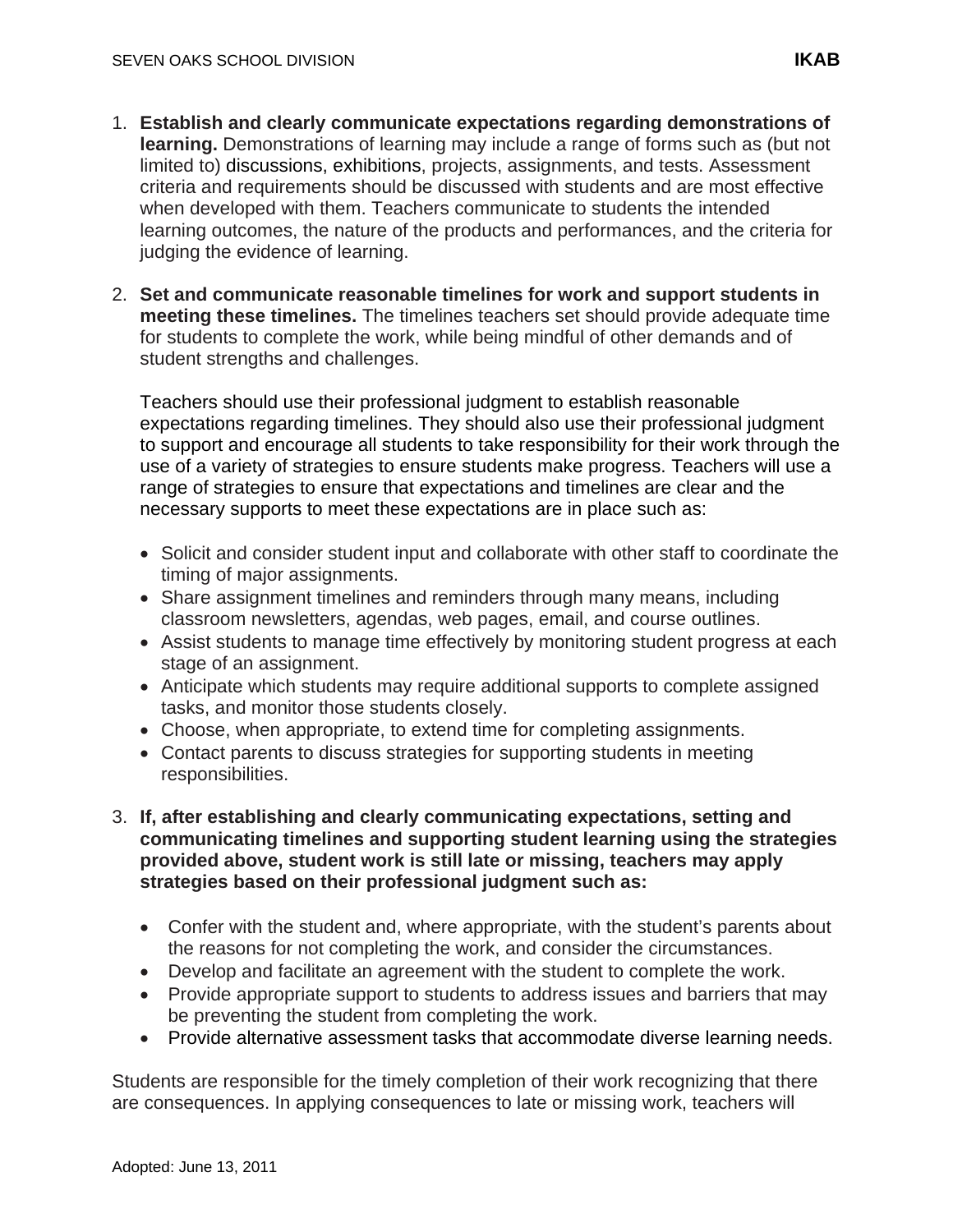consider the nature of the task, the individual circumstances of the student, and the potential impact of the consequence on subsequent learning and motivation.

### **Academic Honesty**

### **Principles**

Schools should foster in students a respect for all forms of honest work done well. Students should understand that the work they complete and the assignments they submit as evidence of learning must be their own.

Teachers need to consider the nature of the task, the age and maturity of the student, the individual circumstances of the student, and the potential impact of the consequence on subsequent learning and motivation. Whatever the consequence, students should complete the work in an honest way.

### **Policy**

When academic honesty integrity has been compromised, teachers should apply a range of strategies that may include:

- Have the student do the work honestly.
- Schedule a suitable time to do the work.
- Consult with school support team.
- Consult with the principal.
- Contact and discuss with parents.
- Comment on behaviour on report card.
- Deduct marks for academic dishonesty.

#### **Academic Promotion/Retention**

#### **Principles**

Students should be placed in the grade that is appropriate for their curricular, cognitive, social, and emotional learning needs, with consideration given to their age. Decisions around promotion or retention of students may have far-reaching implications for student success in school.

#### **Policy**

1. **In Kindergarten to Grade 8, promotion / retention decisions rest with the principal, who consults with teachers, parents\*, and other specialists as appropriate.** The decision is based on the evidence of the student's progress and growth, and considers the grade level placement that would support and extend the student's learning.